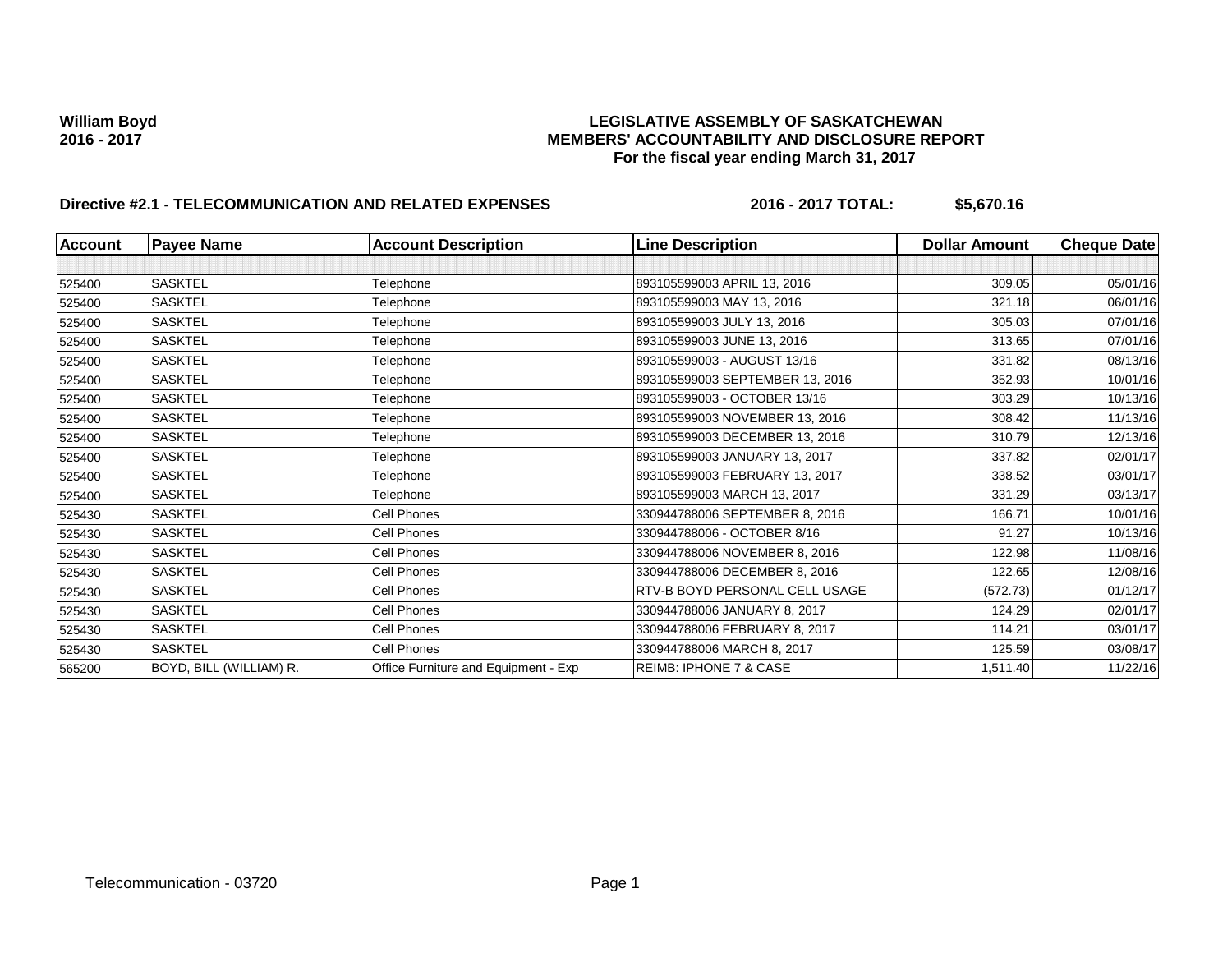### **LEGISLATIVE ASSEMBLY OF SASKATCHEWAN MEMBERS' ACCOUNTABILITY AND DISCLOSURE REPORT For the fiscal year ending March 31, 2017**

# **Directive #3.1 - MLA TRAVEL AND LIVING EXPENSES 2016 - 2017 TOTAL: \$31,708.29**

| <b>Account</b> | <b>Payee Name</b>            | <b>Account Description</b>  | <b>Line Description</b>                         | <b>Dollar Amount</b> | <b>Cheque Date</b> |
|----------------|------------------------------|-----------------------------|-------------------------------------------------|----------------------|--------------------|
|                |                              |                             |                                                 |                      |                    |
| 530500         | JAMAC PUBLISHING LTD.        | Media Placement             | <b>ADVERTISING</b>                              | (193.00)             | 11/01/16           |
| 530500         | <b>JAMAC PUBLISHING LTD.</b> | Media Placement             | <b>ADVERTISING</b>                              | 193.00               | 11/01/16           |
|                |                              |                             | APRIL 2016 MLA REGINA                           |                      |                    |
| 541900         | BOYD, BILL (WILLIAM) R.      | <b>Elected Rep - Travel</b> | <b>ACCOMMODATIONS</b>                           | 1,500.00             | 05/17/16           |
| 541900         | BOYD, BILL (WILLIAM) R.      | <b>Elected Rep - Travel</b> | MLA TRAVEL MAY 17 - 31, 2016                    | 274.35               | 06/01/16           |
|                |                              |                             | MAY 2016 MLA REGINA                             |                      |                    |
| 541900         | BOYD, BILL (WILLIAM) R.      | <b>Elected Rep - Travel</b> | <b>ACCOMMODATIONS</b>                           | 1,550.00             | 06/03/16           |
| 541900         | BOYD, BILL (WILLIAM) R.      | <b>Elected Rep - Travel</b> | MLA TRAVEL MAY 12, 2016                         | 12.75                | 06/09/16           |
| 541900         | BOYD, BILL (WILLIAM) R.      | <b>Elected Rep - Travel</b> | MLA TRAVEL: JUNE 2016                           | 717.90               | 07/01/16           |
|                |                              |                             | MLA REGINA ACCOMMODATION JUNE                   |                      |                    |
| 541900         | BOYD, BILL (WILLIAM) R.      | <b>Elected Rep - Travel</b> | 2016                                            | 1,500.00             | 07/01/16           |
|                |                              |                             | <b>REGINA ACCOMMODATION - AUGUST</b>            |                      |                    |
| 541900         | BOYD, BILL (WILLIAM) R.      | <b>Elected Rep - Travel</b> | 2016                                            | 1,550.00             | 08/01/16           |
|                |                              |                             | JULY 2016 MLA REGINA                            |                      |                    |
| 541900         | BOYD, BILL (WILLIAM) R.      | <b>Elected Rep - Travel</b> | <b>ACCOMMODATIONS</b>                           | 1,550.00             | 08/01/16           |
| 541900         | BOYD, BILL (WILLIAM) R.      | Elected Rep - Travel        | MLA TRAVEL AUGUST 10, 11, 2016                  | 514.70               | 08/17/16           |
|                |                              |                             | OCTOBER 2016 MLA REGINA<br><b>ACCOMMODATION</b> |                      |                    |
| 541900         | BOYD, BILL (WILLIAM) R.      | Elected Rep - Travel        | NOVEMBER 2016 MLA REGINA                        | 1,550.00             | 11/15/16           |
| 541900         | BOYD, BILL (WILLIAM) R.      | <b>Elected Rep - Travel</b> | <b>ACCOMMODATION</b>                            | 1,500.00             | 11/15/16           |
|                |                              |                             | SEPTEMBER 2016 MLA REGINA                       |                      |                    |
| 541900         | BOYD, BILL (WILLIAM) R.      | <b>Elected Rep - Travel</b> | <b>ACCOMMODATION</b>                            | 1,500.00             | 11/15/16           |
| 541900         | BOYD, BILL (WILLIAM) R.      | <b>Elected Rep - Travel</b> | MLA TRAVEL SEPTEMBER 12 - 14, 2016              | 547.54               | 11/23/16           |
| 541900         | BOYD, BILL (WILLIAM) R.      | Elected Rep - Travel        | MLA TRAVEL OCTOBER 11 - 31, 2016                | 1,863.61             | 11/23/16           |
| 541900         | BOYD, BILL (WILLIAM) R.      | <b>Elected Rep - Travel</b> | MLA TRAVEL SEPTEMBER 12 - 14, 2016              | 1,095.08             | 11/23/16           |
| 541900         | BOYD, BILL (WILLIAM) R.      | <b>Elected Rep - Travel</b> | MLA TRAVEL SEPTEMBER 1 - 8, 2016                | 547.54               | 11/23/16           |
| 541900         | BOYD, BILL (WILLIAM) R.      | Elected Rep - Travel        | MLA TRAVEL NOVEMBER 1 - 17, 2016                | 1,415.47             | 11/23/16           |
| 541900         | BOYD, BILL (WILLIAM) R.      | Elected Rep - Travel        | MLA TRAVEL AUGUST 24-31, 2016                   | 791.76               | 11/23/16           |
|                |                              |                             | DECEMBER 2016 MLA REGINA                        |                      |                    |
| 541900         | BOYD, BILL (WILLIAM) R.      | Elected Rep - Travel        | <b>ACCOMMODATION</b>                            | 1,550.00             | 01/10/17           |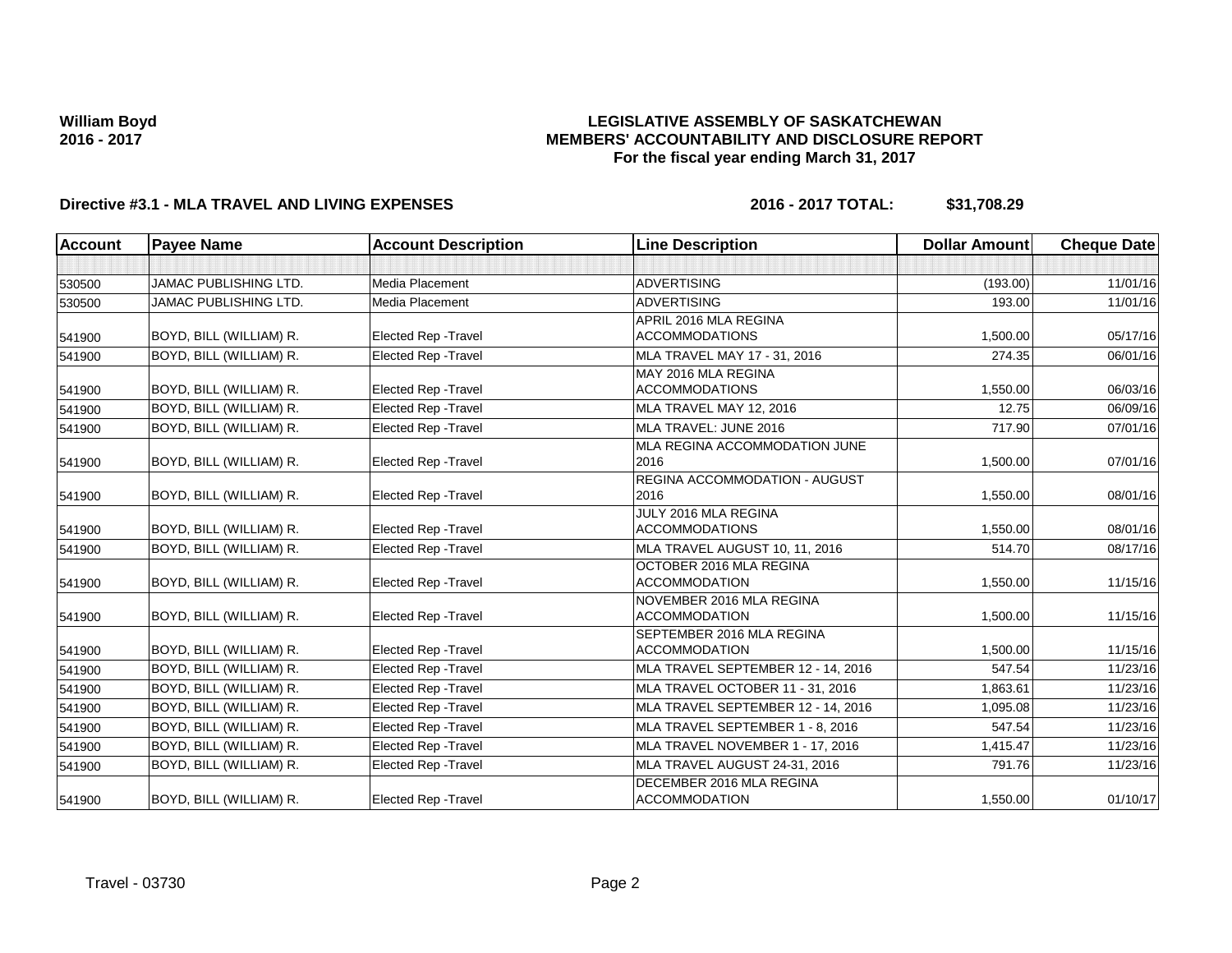### **LEGISLATIVE ASSEMBLY OF SASKATCHEWAN MEMBERS' ACCOUNTABILITY AND DISCLOSURE REPORT For the fiscal year ending March 31, 2017**

# **Directive #3.1 - MLA TRAVEL AND LIVING EXPENSES 2016 - 2017 TOTAL: \$31,708.29**

| <b>Account</b> | <b>Payee Name</b>       | <b>Account Description</b>  | <b>Line Description</b>        | <b>Dollar Amountl</b> | <b>Cheque Datel</b> |
|----------------|-------------------------|-----------------------------|--------------------------------|-----------------------|---------------------|
|                |                         |                             |                                |                       |                     |
|                |                         |                             | JANUARY 2017 MLA REGINA        |                       |                     |
| 541900         | BOYD, BILL (WILLIAM) R. | <b>Elected Rep - Travel</b> | <b>ACCOMMODATION</b>           | 1,550.00              | 01/19/17            |
|                |                         |                             | MARCH 2017 MLA REGINA          |                       |                     |
| 541900         | BOYD, BILL (WILLIAM) R. | Elected Rep - Travel        | <b>ACCOMMODATION</b>           | 1.550.00              | 03/29/17            |
|                |                         |                             | FEBRUARY 2017 MLA REGINA       |                       |                     |
| 541900         | BOYD, BILL (WILLIAM) R. | Elected Rep - Travel        | <b>ACCOMMODATION</b>           | 1.400.00              | 03/29/17            |
| 541900         | BOYD, BILL (WILLIAM) R. | Elected Rep - Travel        | MLA TRAVEL JAN 10-FEB 16, 2017 | 1,994.26              | 03/31/17            |
| 541900         | BOYD, BILL (WILLIAM) R. | <b>Elected Rep - Travel</b> | MLA TRAVEL MARCH 13-30, 2017   | 1.877.56              | 03/31/17            |
| 541900         | BOYD, BILL (WILLIAM) R. | Elected Rep - Travel        | MLA TRAVEL FEB 21-MAR 9, 2017  | 1,805.77              | 03/31/17            |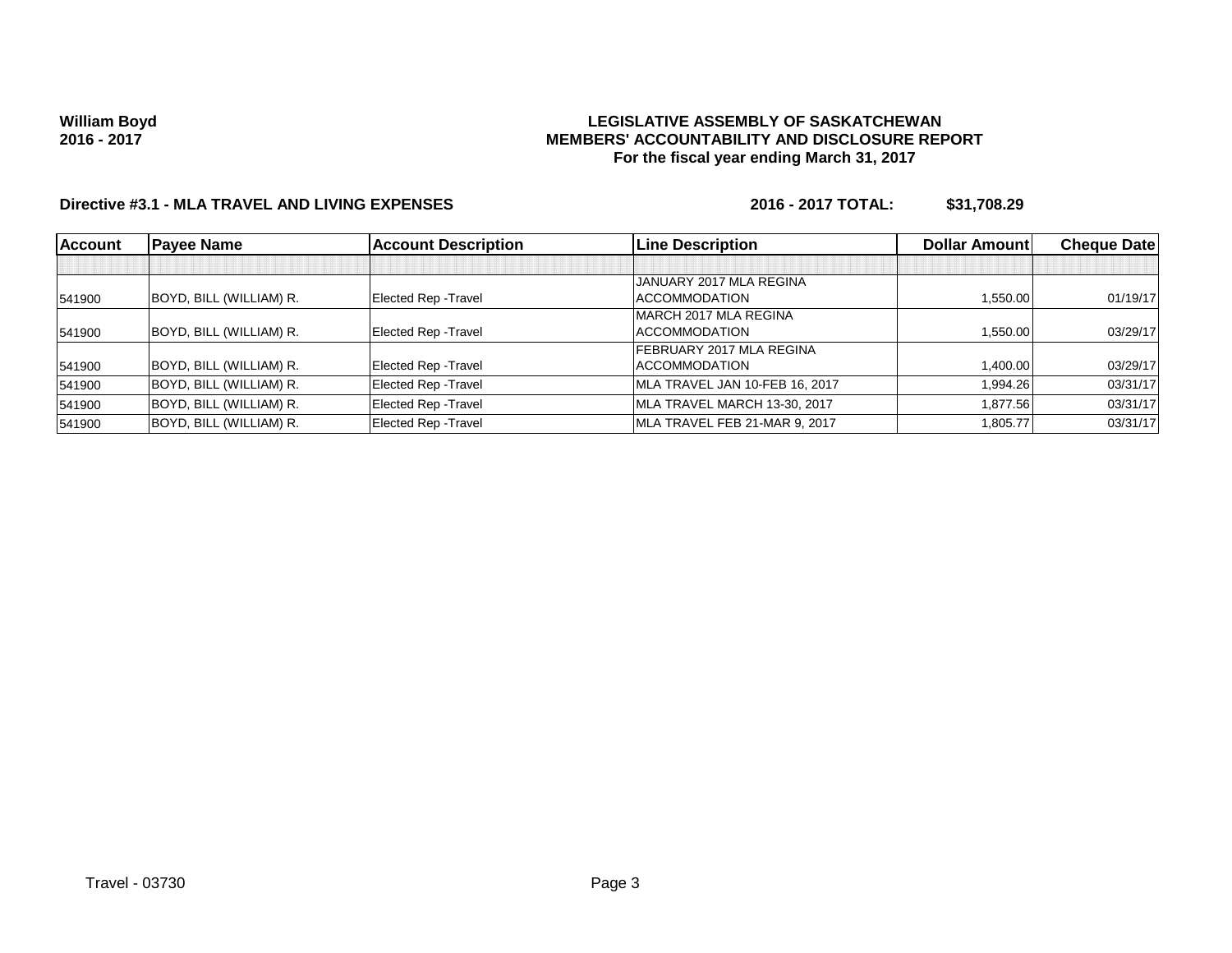### **LEGISLATIVE ASSEMBLY OF SASKATCHEWAN MEMBERS' ACCOUNTABILITY AND DISCLOSURE REPORT For the fiscal year ending March 31, 2017**

| <b>Account</b> | <b>Payee Name</b>                                   | <b>Account Description</b>                | <b>Line Description</b>                       | <b>Dollar Amount</b> | <b>Cheque Date</b> |
|----------------|-----------------------------------------------------|-------------------------------------------|-----------------------------------------------|----------------------|--------------------|
|                |                                                     |                                           |                                               |                      |                    |
| 522000         | 629655 SASKATCHEWAN LTD.                            | Rent of Ground, Buildings and Other Space | APRIL 2016 MLA OFFICE RENT                    | 1,600.00             | 04/01/16           |
| 522000         | 629655 SASKATCHEWAN LTD.                            | Rent of Ground, Buildings and Other Space | MAY 2016 MLA OFFICE RENT                      | 1,600.00             | 04/21/16           |
| 522000         | 629655 SASKATCHEWAN LTD.                            | Rent of Ground, Buildings and Other Space | JUNE 2016 MLA OFFICE RENT                     | 1,600.00             | 05/20/16           |
| 522000         | 629655 SASKATCHEWAN LTD.                            | Rent of Ground, Buildings and Other Space | JULY 2016 MLA OFFICE RENT                     | 1,600.00             | 06/17/16           |
| 522000         | 629655 SASKATCHEWAN LTD.                            | Rent of Ground, Buildings and Other Space | AUGUST 2016 MLA OFFICE RENT                   | 1,600.00             | 07/20/16           |
| 522000         | 629655 SASKATCHEWAN LTD.                            | Rent of Ground, Buildings and Other Space | <b>SEPTEMBER 2016 MLA OFFICE RENT</b>         | 1,600.00             | 08/16/16           |
| 522000         | 629655 SASKATCHEWAN LTD.                            | Rent of Ground, Buildings and Other Space | OCTOBER 2016 MLA OFFICE RENT                  | 1,600.00             | 09/16/16           |
| 522000         | 629655 SASKATCHEWAN LTD.                            | Rent of Ground, Buildings and Other Space | NOVEMBER 2016 MLA OFFICE RENT                 | 1,600.00             | 10/20/16           |
| 522000         | 629655 SASKATCHEWAN LTD.                            | Rent of Ground, Buildings and Other Space | DECEMBER 2016 MLA OFFICE RENT                 | 1,600.00             | 11/21/16           |
| 522000         | 629655 SASKATCHEWAN LTD.                            | Rent of Ground, Buildings and Other Space | JANUARY 2017 MLA OFFICE RENT                  | 1,600.00             | 01/01/17           |
| 522000         | 629655 SASKATCHEWAN LTD.                            | Rent of Ground, Buildings and Other Space | FEBRUARY 2017 MLA OFFICE RENT                 | 1,600.00             | 01/19/17           |
| 522000         | 629655 SASKATCHEWAN LTD.                            | Rent of Ground, Buildings and Other Space | MARCH 2017 MLA OFFICE RENT                    | 1,600.00             | 02/21/17           |
| 522200         | MINISTER OF FINANCE-MINISTRY<br>OF CENTRAL SERVICES | <b>Rent of Photocopiers</b>               | PHOTOCOPIER SERVICE FEES FOR<br>2016/17       | 100.00               | 01/01/17           |
| 522200         | <b>SUCCESS OFFICE SYSTEMS</b>                       | Rent of Photocopiers                      | <b>COPIER CHARGES</b>                         | 66.62                | 04/08/16           |
| 522200         | SUCCESS OFFICE SYSTEMS                              | Rent of Photocopiers                      | <b>COPIER CHARGES</b>                         | 62.76                | 05/01/16           |
| 522200         | <b>SUCCESS OFFICE SYSTEMS</b>                       | Rent of Photocopiers                      | <b>COPIER RENTAL: JUNE 2016</b>               | 67.57                | 07/01/16           |
| 522200         | <b>SUCCESS OFFICE SYSTEMS</b>                       | <b>Rent of Photocopiers</b>               | <b>COPIER CHARGES</b>                         | 58.25                | 07/08/16           |
| 522200         | <b>SUCCESS OFFICE SYSTEMS</b>                       | Rent of Photocopiers                      | AUG/16 COPIER RENTAL & COPY<br><b>CHARGES</b> | 52.82                | 08/01/16           |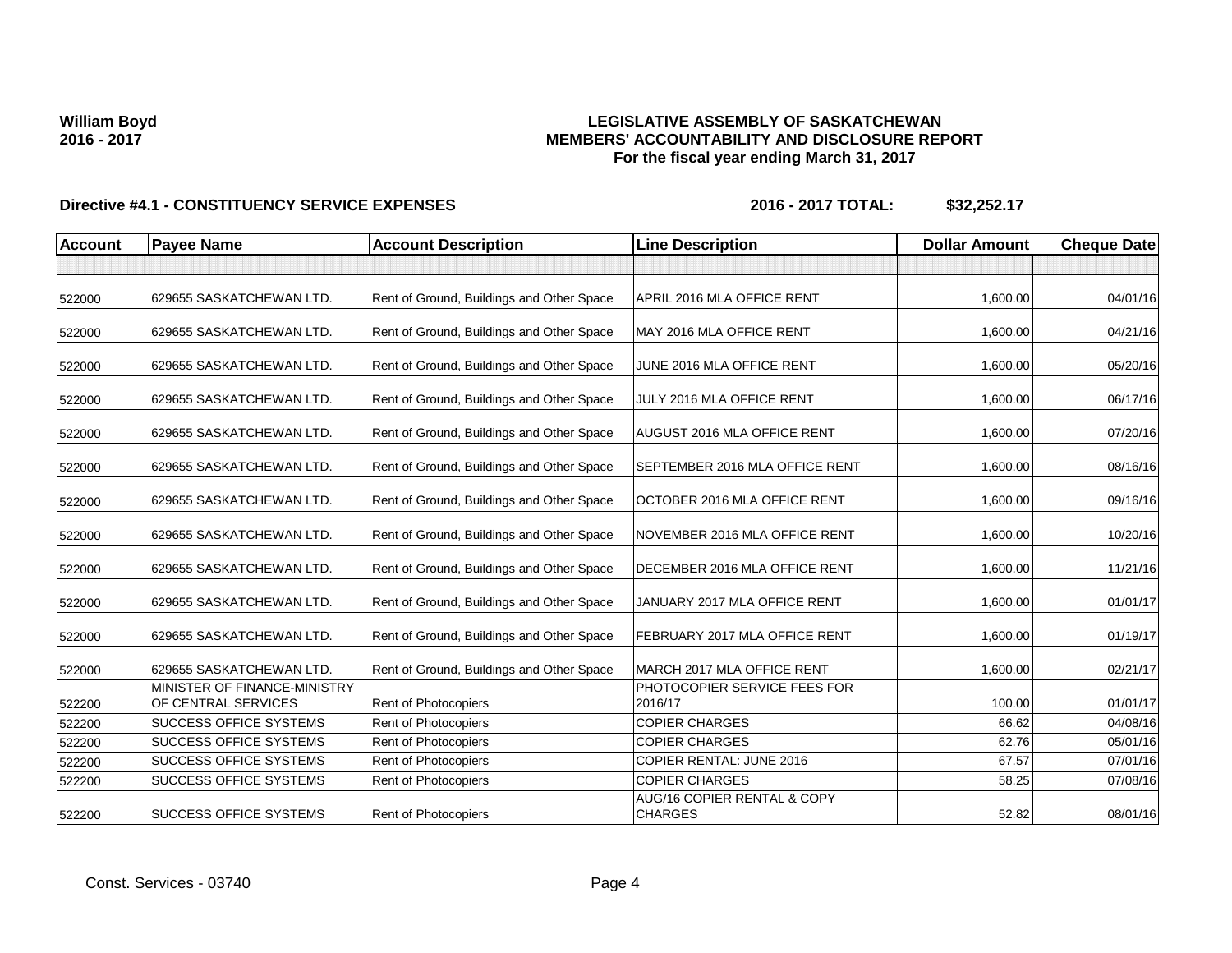### **LEGISLATIVE ASSEMBLY OF SASKATCHEWAN MEMBERS' ACCOUNTABILITY AND DISCLOSURE REPORT For the fiscal year ending March 31, 2017**

| <b>Account</b> | <b>Payee Name</b>                                   | <b>Account Description</b>           | <b>Line Description</b>      | <b>Dollar Amount</b> | <b>Cheque Date</b> |
|----------------|-----------------------------------------------------|--------------------------------------|------------------------------|----------------------|--------------------|
|                |                                                     |                                      |                              |                      |                    |
| 522200         | <b>ISUCCESS OFFICE SYSTEMS</b>                      | Rent of Photocopiers                 | <b>COPIER CHARGES</b>        | 54.17                | 10/01/16           |
| 522200         | <b>SUCCESS OFFICE SYSTEMS</b>                       | Rent of Photocopiers                 | <b>COPIER CHARGES</b>        | 57.18                | 10/03/16           |
| 522200         | <b>SUCCESS OFFICE SYSTEMS</b>                       | Rent of Photocopiers                 | <b>COPIER CHARGES</b>        | 52.48                | 11/01/16           |
| 522200         | <b>SUCCESS OFFICE SYSTEMS</b>                       | Rent of Photocopiers                 | <b>COPIER CHARGES</b>        | 58.30                | 12/01/16           |
| 522200         | <b>SUCCESS OFFICE SYSTEMS</b>                       | Rent of Photocopiers                 | <b>COPIER CHARGES</b>        | 54.89                | 02/01/17           |
| 522200         | <b>SUCCESS OFFICE SYSTEMS</b>                       | <b>Rent of Photocopiers</b>          | <b>COPIER CHARGES</b>        | 58.85                | 02/01/17           |
| 522200         | <b>SUCCESS OFFICE SYSTEMS</b>                       | Rent of Photocopiers                 | <b>COPIER CHARGES</b>        | 52.56                | 03/01/17           |
|                | WAWANESA MUTUAL INSURANCE                           |                                      |                              |                      |                    |
| 522500         | CO.                                                 | <b>Insurance Premiums</b>            | OFFICE INSURANCE M21763099   | 558.00               | 02/01/17           |
|                | MINISTER OF FINANCE-MINISTRY                        |                                      |                              |                      |                    |
| 525000         | OF CENTRAL SERVICES                                 | Postal, Courier, Freight and Related | MAIL SERVICES MAY 2016       | 34.21                | 07/01/16           |
|                | MINISTER OF FINANCE-MINISTRY                        |                                      |                              |                      |                    |
| 525000         | OF CENTRAL SERVICES                                 | Postal, Courier, Freight and Related | JUNE/16 MAIL SERVICES        | 34.90                | 08/01/16           |
|                | MINISTER OF FINANCE-MINISTRY                        |                                      |                              |                      |                    |
| 525000         | OF CENTRAL SERVICES                                 | Postal, Courier, Freight and Related | JULY 2016 MAIL SERVICES      | 34.90                | 10/01/16           |
|                | MINISTER OF FINANCE-MINISTRY                        |                                      |                              |                      |                    |
| 525000         | OF CENTRAL SERVICES                                 | Postal, Courier, Freight and Related | AUGUST 2016 MAIL SERVICES    | 34.89                | 10/01/16           |
|                | MINISTER OF FINANCE-MINISTRY<br>OF CENTRAL SERVICES | Postal, Courier, Freight and Related | SEPTEMBER 2016 MAIL SERVICES | 35.03                | 11/01/16           |
| 525000         |                                                     |                                      |                              |                      |                    |
|                | MINISTER OF FINANCE-MINISTRY<br>OF CENTRAL SERVICES | Postal, Courier, Freight and Related | OCTOBER 2016 MAIL SERVICES   | 35.05                | 12/01/16           |
| 525000         | MINISTER OF FINANCE-MINISTRY                        |                                      |                              |                      |                    |
| 525000         | OF CENTRAL SERVICES                                 | Postal, Courier, Freight and Related | NOVEMBER 2016 MAIL SERVICES  | 135.10               | 01/01/17           |
|                | MINISTER OF FINANCE-MINISTRY                        |                                      |                              |                      |                    |
| 525000         | OF CENTRAL SERVICES                                 | Postal, Courier, Freight and Related | DECEMBER 2016 MAIL SERVICES  | 35.10                | 02/01/17           |
|                | MINISTER OF FINANCE-MINISTRY                        |                                      |                              |                      |                    |
| 525000         | OF CENTRAL SERVICES                                 | Postal, Courier, Freight and Related | JANUARY 2017 MAIL SERVICES   | 35.10                | 03/01/17           |
|                | MINISTER OF FINANCE-MINISTRY                        |                                      |                              |                      |                    |
| 525000         | OF CENTRAL SERVICES                                 | Postal, Courier, Freight and Related | FEBRUARY 2017 MAIL SERVICES  | 35.10                | 03/21/17           |
|                | MINISTER OF FINANCE-MINISTRY                        |                                      |                              |                      |                    |
| 525000         | OF CENTRAL SERVICES                                 | Postal, Courier, Freight and Related | MARCH 2017 MAIL SERVICES     | 35.10                | 03/31/17           |
| 530300         | <b>MARU GROUP CANADA INC.</b>                       | Primary Research/Focus group         | <b>CONSULTING SERVICES</b>   | 620.60               | 11/01/16           |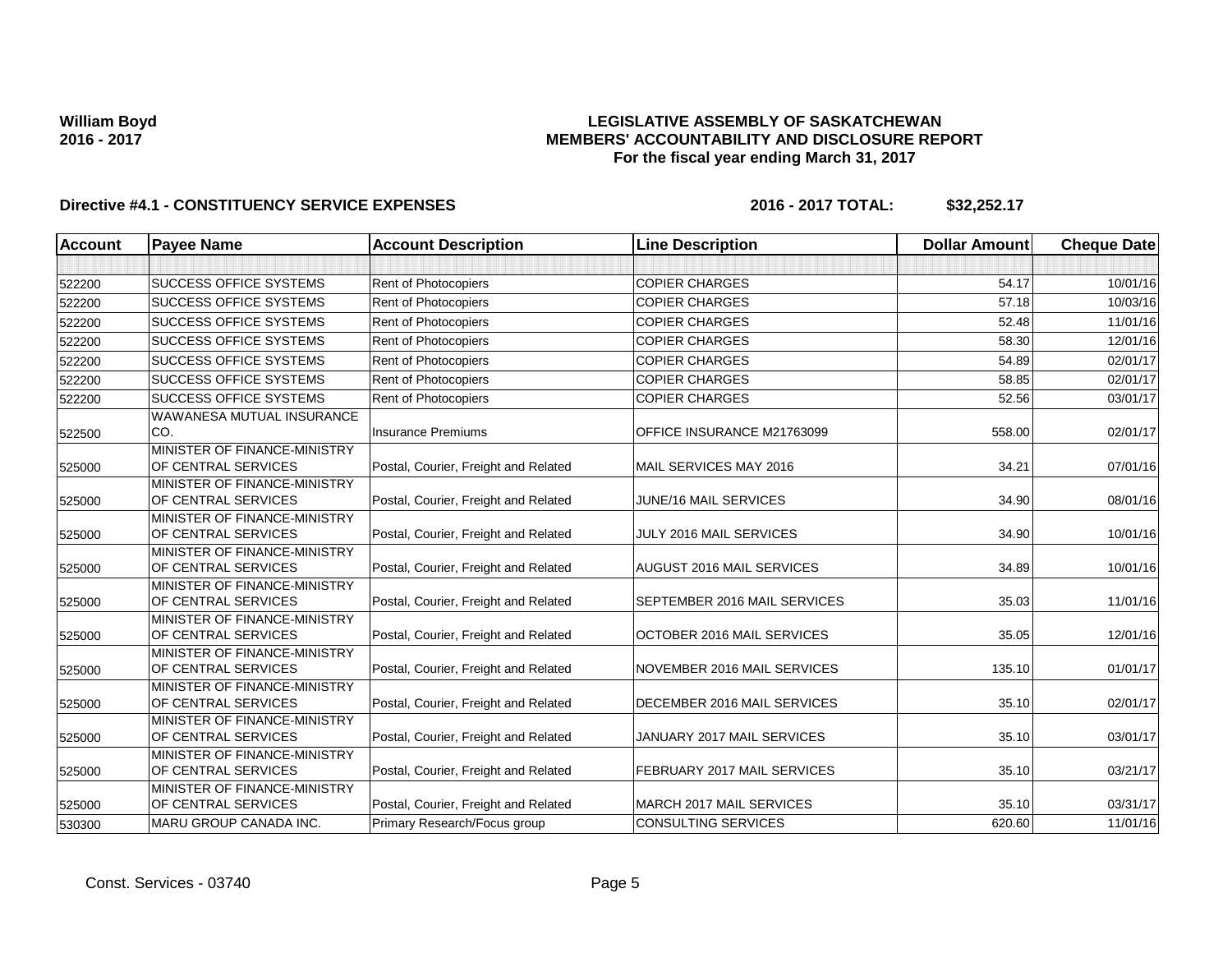### **LEGISLATIVE ASSEMBLY OF SASKATCHEWAN MEMBERS' ACCOUNTABILITY AND DISCLOSURE REPORT For the fiscal year ending March 31, 2017**

| Account | <b>Payee Name</b>                | <b>Account Description</b>   | <b>Line Description</b> | <b>Dollar Amount</b> | <b>Cheque Date</b> |
|---------|----------------------------------|------------------------------|-------------------------|----------------------|--------------------|
|         |                                  |                              |                         |                      |                    |
| 530300  | MARU GROUP CANADA INC.           | Primary Research/Focus group | <b>GROUP RESEARCH</b>   | 646.46               | 03/01/17           |
| 530300  | <b>MARU GROUP CANADA INC.</b>    | Primary Research/Focus group | CONSULTING SERVICES     | 637.50               | 03/17/17           |
|         | <b>GOLDEN WEST BROADCASTING</b>  |                              |                         |                      |                    |
| 530500  | LTD.                             | Media Placement              | <b>ADVERTISING</b>      | 50.00                | 07/01/16           |
|         | <b>GOLDEN WEST BROADCASTING</b>  |                              |                         |                      |                    |
| 530500  | LTD.                             | Media Placement              | <b>ADVERTISING</b>      | 100.00               | 07/01/16           |
|         | GOLDEN WEST BROADCASTING         |                              |                         |                      |                    |
| 530500  | LTD.                             | Media Placement              | <b>ADVERTISING</b>      | 50.00                | 07/01/16           |
|         | GOLDEN WEST BROADCASTING<br>LTD. | Media Placement              | <b>ADVERTISING</b>      | 875.00               |                    |
| 530500  | <b>GOLDEN WEST BROADCASTING</b>  |                              |                         |                      | 12/01/16           |
| 530500  | LTD.                             | <b>Media Placement</b>       | <b>ADVERTISING</b>      | 499.50               | 12/01/16           |
|         | <b>GOLDEN WEST BROADCASTING</b>  |                              |                         |                      |                    |
| 530500  | LTD.                             | <b>Media Placement</b>       | <b>ADVERTISING</b>      | 499.50               | 12/01/16           |
| 530500  | JAMAC PUBLISHING LTD.            | Media Placement              | <b>ADVERTISING</b>      | 329.00               | 05/06/16           |
| 530500  | JAMAC PUBLISHING LTD.            | Media Placement              | <b>ADVERTISING</b>      | 100.75               | 05/06/16           |
| 530500  | JAMAC PUBLISHING LTD.            | Media Placement              | <b>ADVERTISING</b>      | 310.00               | 06/01/16           |
| 530500  | JAMAC PUBLISHING LTD.            | <b>Media Placement</b>       | <b>ADVERTISING</b>      | 35.00                | 07/01/16           |
| 530500  | <b>JAMAC PUBLISHING LTD.</b>     | <b>Media Placement</b>       | <b>ADVERTISING</b>      | 179.00               | 07/01/16           |
| 530500  | JAMAC PUBLISHING LTD.            | Media Placement              | <b>ADVERTISING</b>      | 100.75               | 07/01/16           |
| 530500  | <b>JAMAC PUBLISHING LTD.</b>     | Media Placement              | <b>ADVERTISING</b>      | 100.75               | 07/01/16           |
| 530500  | JAMAC PUBLISHING LTD.            | Media Placement              | <b>ADVERTISING</b>      | 100.75               | 08/05/16           |
| 530500  | JAMAC PUBLISHING LTD.            | Media Placement              | <b>ADVERTISING</b>      | 100.75               | 10/01/16           |
| 530500  | <b>JAMAC PUBLISHING LTD.</b>     | <b>Media Placement</b>       | <b>ADVERTISING</b>      | 100.75               | 10/07/16           |
| 530500  | <b>JAMAC PUBLISHING LTD.</b>     | <b>Media Placement</b>       | <b>ADVERTISING</b>      | 193.00               | 11/01/16           |
| 530500  | JAMAC PUBLISHING LTD.            | Media Placement              | <b>ADVERTISING</b>      | 100.75               | 11/04/16           |
| 530500  | JAMAC PUBLISHING LTD.            | Media Placement              | <b>ADVERTISING</b>      | 329.00               | 11/18/16           |
| 530500  | JAMAC PUBLISHING LTD.            | Media Placement              | <b>ADVERTISING</b>      | 100.75               | 12/02/16           |
| 530500  | <b>JAMAC PUBLISHING LTD.</b>     | Media Placement              | <b>ADVERTISING</b>      | 238.00               | 01/01/17           |
| 530500  | JAMAC PUBLISHING LTD.            | Media Placement              | <b>ADVERTISING</b>      | 100.75               | 01/06/17           |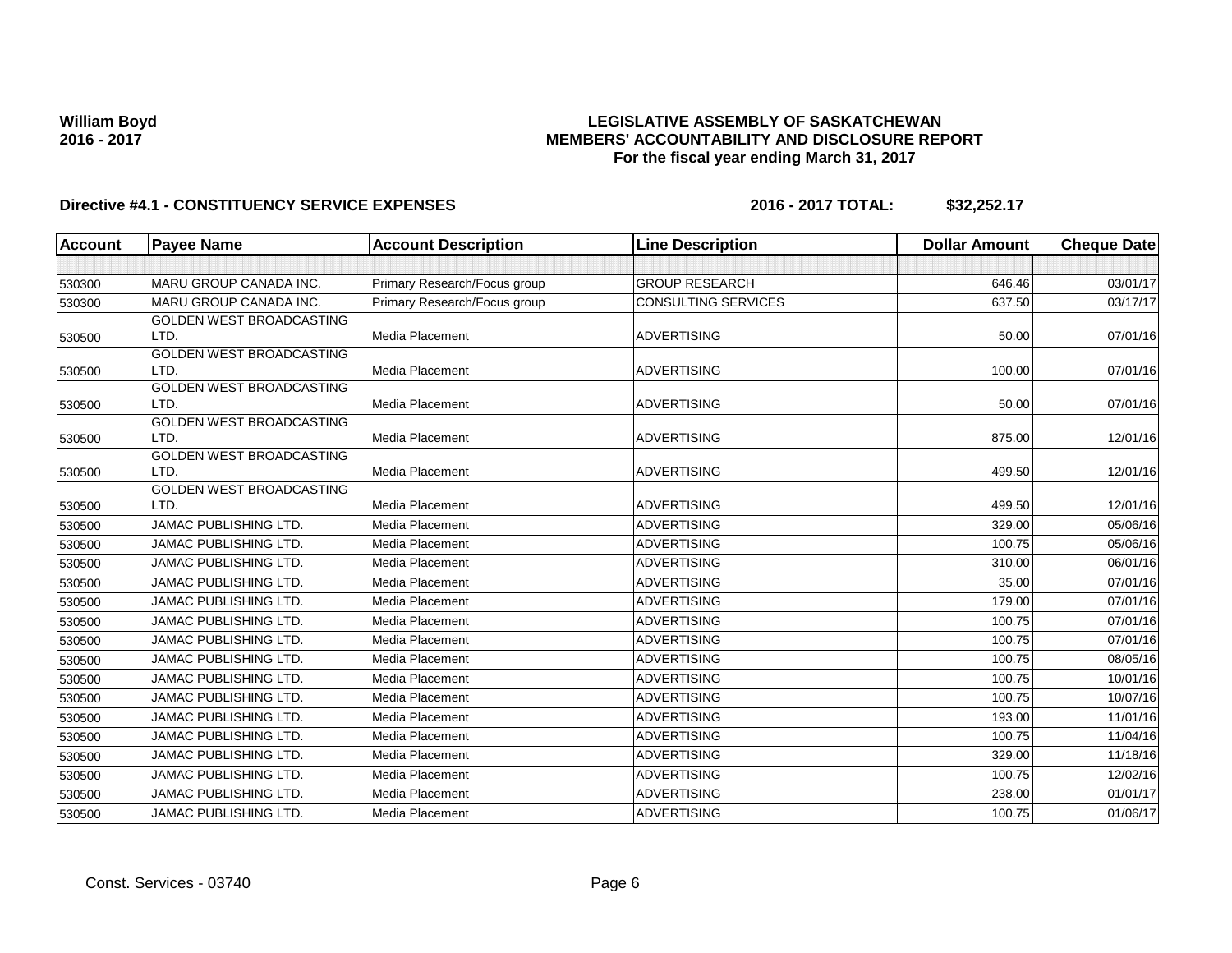### **LEGISLATIVE ASSEMBLY OF SASKATCHEWAN MEMBERS' ACCOUNTABILITY AND DISCLOSURE REPORT For the fiscal year ending March 31, 2017**

| <b>Account</b> | <b>Payee Name</b>                                  | <b>Account Description</b>    | <b>Line Description</b>    | Dollar Amount | <b>Cheque Date</b> |
|----------------|----------------------------------------------------|-------------------------------|----------------------------|---------------|--------------------|
|                |                                                    |                               |                            |               |                    |
| 530500         | JAMAC PUBLISHING LTD.                              | Media Placement               | <b>ADVERTISING</b>         | 100.75        | 02/03/17           |
| 530500         | <b>JAMAC PUBLISHING LTD.</b>                       | Media Placement               | <b>ADVERTISING</b>         | 100.75        | 03/03/17           |
| 530500         | <b>MEDICINE HAT NEWS</b>                           | Media Placement               | <b>ADVERTISING</b>         | 280.00        | 07/01/16           |
| 530500         | <b>MEDICINE HAT NEWS</b>                           | Media Placement               | <b>ADVERTISING</b>         | 280.00        | 10/01/16           |
| 530500         | <b>MEDICINE HAT NEWS</b>                           | Media Placement               | <b>ADVERTISING</b>         | 338.33        | 01/01/17           |
| 530500         | <b>MEDICINE HAT NEWS</b>                           | Media Placement               | <b>ADVERTISING</b>         | 290.00        | 03/31/17           |
| 530500         | <b>PNG PRAIRIE NEWSPAPER GROUP Media Placement</b> |                               | <b>ADVERTISING</b>         | 75.00         | 07/01/16           |
| 530500         | <b>PNG PRAIRIE NEWSPAPER GROUP Media Placement</b> |                               | <b>ADVERTISING</b>         | 39.05         | 11/09/16           |
| 530500         | PRAIRIE WEST HISTORICAL<br><b>SOCIETY</b>          | Media Placement               | <b>ADVERTISING</b>         | 250.00        | 12/01/16           |
| 530500         | <b>REGIONAL MAPLE LEAF</b><br>COMMUNICATIONS INC.  | Media Placement               | <b>ADVERTISING</b>         | 258.00        | 04/06/16           |
| 530500         | <b>REGIONAL MAPLE LEAF</b><br>COMMUNICATIONS INC.  | Media Placement               | <b>ADVERTISING</b>         | 279.00        | 07/12/16           |
| 530500         | <b>ROTARY CLUB OF KINDERSLEY</b>                   | Media Placement               | <b>ADVERTISING</b>         | 500.00        | 11/01/16           |
| 530500         | <b>WESTERN PRODUCER</b><br><b>PUBLICATIONS</b>     | Media Placement               | <b>ADVERTISING</b>         | 85.75         | 03/01/17           |
| 550200         | JAMAC PUBLISHING LTD.                              | Books, Mags and Ref Materials | SUBSCRIPTION-B.BOYD-NO GST | 29.00         | 04/04/16           |
| 555000         | <b>CORPORATE EXPRESS</b>                           | Other Material and Supplies   | MISC. & OFFICE SUPPLIES    | 139.94        | 01/01/17           |
| 555000         | <b>CORPORATE EXPRESS</b>                           | Other Material and Supplies   | MISC. & OFFICE SUPPLIES    | 11.73         | 01/01/17           |
| 564300         | BOYD, BILL (WILLIAM) R.                            | Computer Hardware - Exp.      | REIMB; IPAD                | 1,657.63      | 08/25/16           |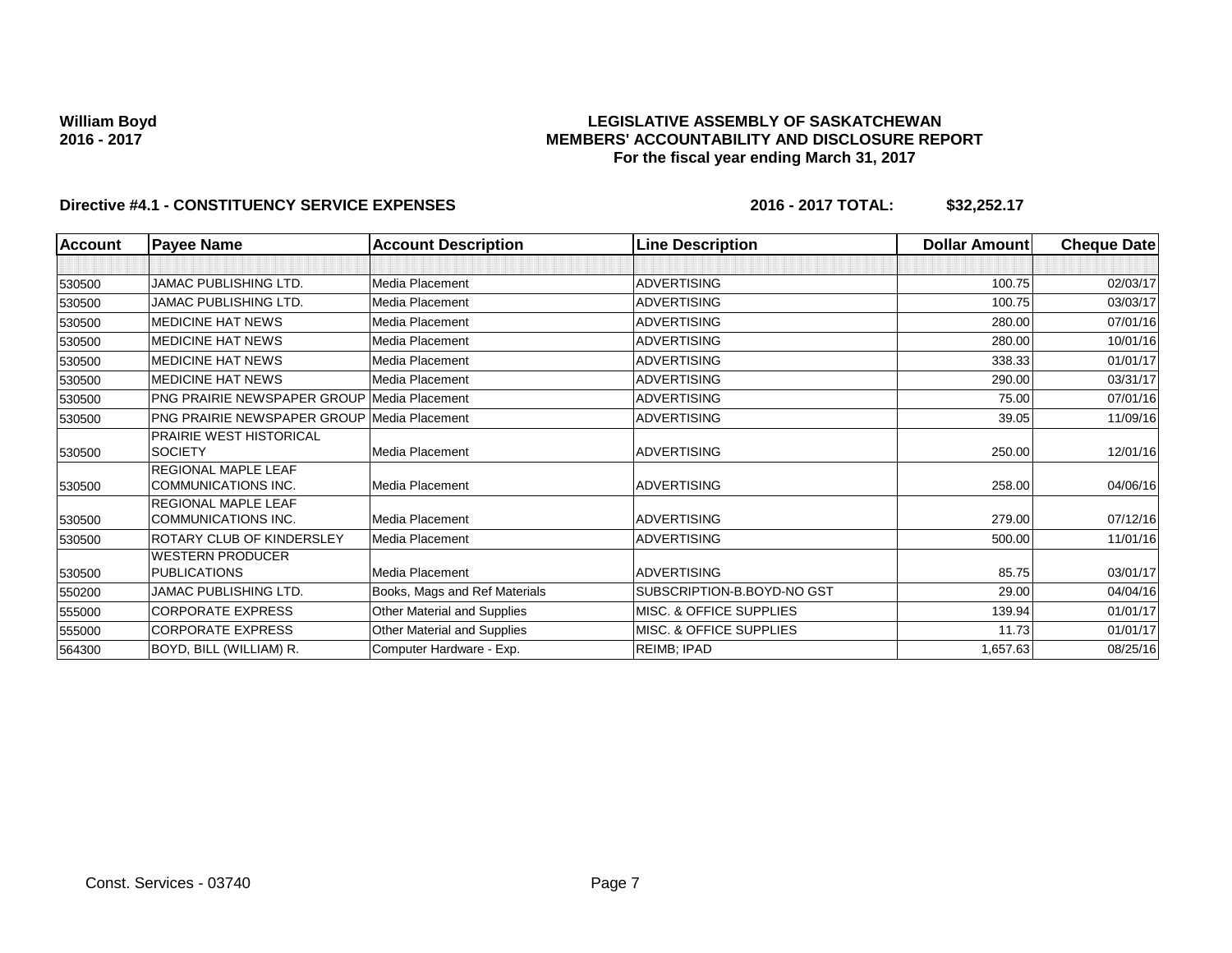## **LEGISLATIVE ASSEMBLY OF SASKATCHEWAN MEMBERS' ACCOUNTABILITY AND DISCLOSURE REPORT For the fiscal year ending March 31, 2017**

# Directive #6 - CONSTITUENCY ASSISTANT EXPENSES 2016 - 2016 - 2017 TOTAL: \$63,593.57

| <b>Account</b> | <b>Payee Name</b> | <b>Account Description</b>                    | <b>Dollar Amount</b> | <b>Cheque Date</b> |
|----------------|-------------------|-----------------------------------------------|----------------------|--------------------|
|                |                   |                                               |                      |                    |
| 514300         | MAEDEL, SUSAN     | Part-Time/Permanent Part-Time                 | 1467.01              | 10/12/16           |
| 514300         | MAEDEL, SUSAN     | Part-Time/Permanent Part-Time                 | 1,222.51             | 11/22/16           |
| 514300         | MAEDEL, SUSAN     | Part-Time/Permanent Part-Time                 | 1,467.01             | 12/20/16           |
| 514300         | FLANAGAN, SHERRI  | Part-Time/Permanent Part-Time                 | 1222.51              | 03/01/17           |
| 514300         | FLANAGAN, SHERRI  | Part-Time/Permanent Part-Time                 | 978.01               | 10/25/16           |
| 514300         | FLANAGAN, SHERRI  | Part-Time/Permanent Part-Time                 | 978.01               | 11/22/16           |
| 514300         | FLANAGAN, SHERRI  | Part-Time/Permanent Part-Time                 | 1,047.08             | 06/21/16           |
| 514300         | FLANAGAN, SHERRI  | Part-Time/Permanent Part-Time                 | 978.01               | 01/17/17           |
| 514300         | FLANAGAN, SHERRI  | Part-Time/Permanent Part-Time                 | 962.13               | 05/25/16           |
| 514300         | MAEDEL, SUSAN     | Part-Time/Permanent Part-Time                 | 489.00               | 07/19/16           |
| 514300         | MAEDEL, SUSAN     | Part-Time/Permanent Part-Time                 | 978.01               | 09/13/16           |
| 514300         | MAEDEL, SUSAN     | Part-Time/Permanent Part-Time                 | 1,467.01             | 12/06/16           |
| 519900         | None (Default)    | Change in Y/E Accrued Empl Leave Entitlements | $-2,100.75$          | 05/18/16           |
| 514300         | FLANAGAN, SHERRI  | Part-Time/Permanent Part-Time                 | 978.01               | 03/14/17           |
| 514300         | FLANAGAN, SHERRI  | Part-Time/Permanent Part-Time                 | 978.01               | 09/01/16           |
| 514300         | FLANAGAN, SHERRI  | Part-Time/Permanent Part-Time                 | 978.01               | 07/05/16           |
| 514300         | FLANAGAN, SHERRI  | Part-Time/Permanent Part-Time                 | 1,189.91             | 09/27/16           |
| 514300         | MAEDEL, SUSAN     | Part-Time/Permanent Part-Time                 | 1443.2               | 05/25/16           |
| 514300         | MAEDEL, SUSAN     | Part-Time/Permanent Part-Time                 | 1,711.51             | 09/27/16           |
| 514300         | SYROTA, RITA I F  | Part-Time/Permanent Part-Time                 | 1,549.38             | 02/14/17           |
| 514300         | FLANAGAN, SHERRI  | Part-Time/Permanent Part-Time                 | 978.01               | 12/20/16           |
| 514300         | FLANAGAN, SHERRI  | Part-Time/Permanent Part-Time                 | 978.01               | 12/06/16           |
| 514000         | SYROTA, RITA I F  | Casual/Term                                   | 1,210.72             | 09/01/16           |
| 514000         | SYROTA, RITA I F  | Casual/Term                                   | 605.36               | 08/16/16           |
| 514000         | SYROTA, RITA I F  | Casual/Term                                   | 201.79               | 12/06/16           |
| 514300         | SYROTA, RITA I F  | Part-Time/Permanent Part-Time                 | 1,106.70             | 04/01/17           |
| 514300         | SYROTA, RITA I F  | Part-Time/Permanent Part-Time                 | 885.36               | 01/17/17           |
| 514300         | SYROTA, RITA I F  | Part-Time/Permanent Part-Time                 | 1,106.70             | 03/01/17           |
| 514300         | FLANAGAN, SHERRI  | Part-Time/Permanent Part-Time                 | 978.01               | 11/08/16           |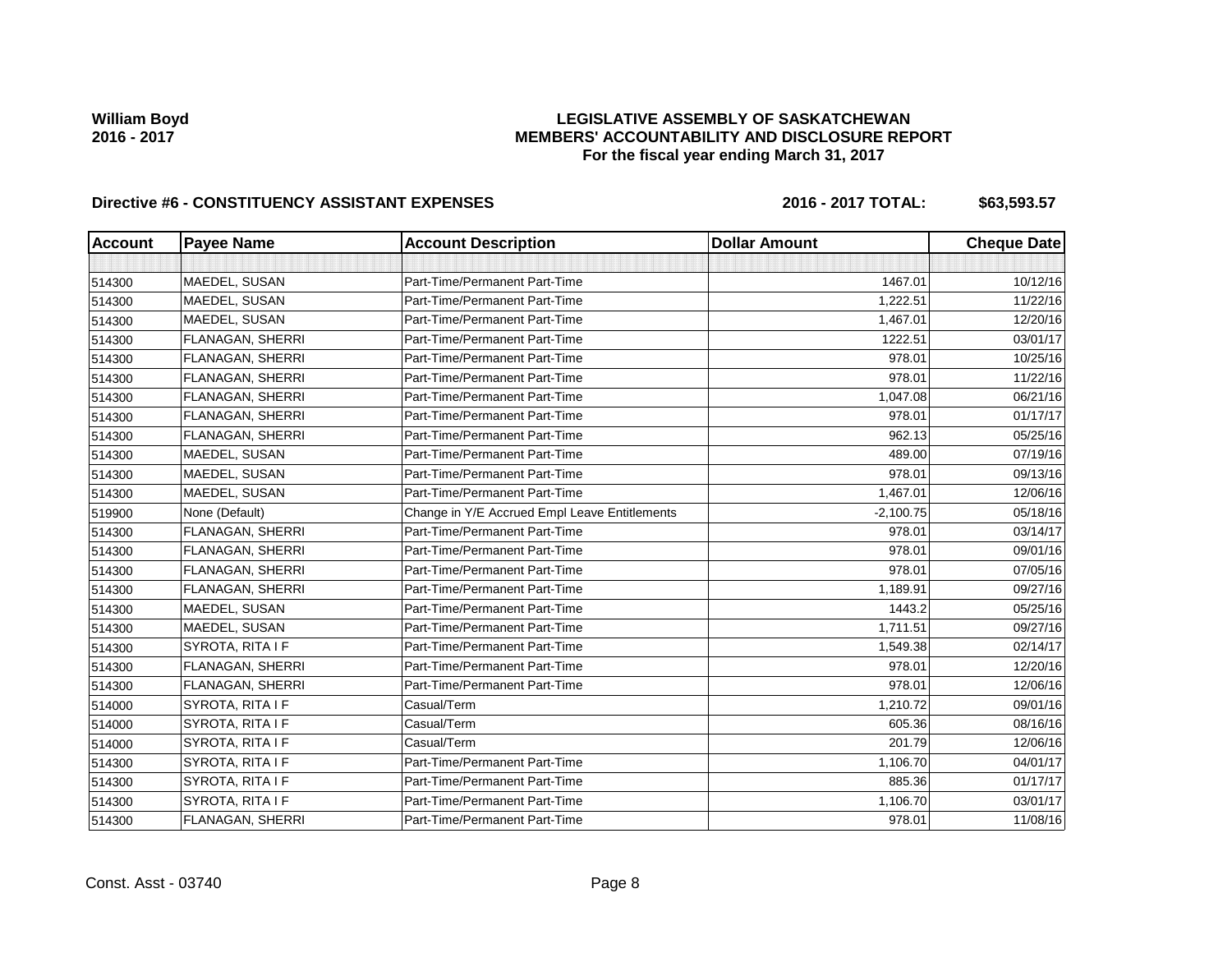## **LEGISLATIVE ASSEMBLY OF SASKATCHEWAN MEMBERS' ACCOUNTABILITY AND DISCLOSURE REPORT For the fiscal year ending March 31, 2017**

# Directive #6 - CONSTITUENCY ASSISTANT EXPENSES 2016 - 2016 - 2017 TOTAL: \$63,593.57

| <b>Account</b> | <b>Payee Name</b>            | <b>Account Description</b>                    | <b>Dollar Amount</b> | <b>Cheque Date</b> |
|----------------|------------------------------|-----------------------------------------------|----------------------|--------------------|
|                |                              |                                               |                      |                    |
| 514300         | FLANAGAN, SHERRI             | Part-Time/Permanent Part-Time                 | 2,590.16             | 04/01/17           |
| 514300         | FLANAGAN, SHERRI             | Part-Time/Permanent Part-Time                 | 133.93               | 04/12/16           |
| 514300         | FLANAGAN, SHERRI             | Part-Time/Permanent Part-Time                 | 978.01               | 02/01/17           |
| 514300         | MAEDEL, SUSAN                | Part-Time/Permanent Part-Time                 | 1,552.72             | 06/21/16           |
| 514300         | MAEDEL, SUSAN                | Part-Time/Permanent Part-Time                 | 1467.01              | 11/08/16           |
| 514300         | MAEDEL, SUSAN                | Part-Time/Permanent Part-Time                 | 1,106.46             | 04/26/16           |
| 514300         | SYROTA, RITA I F             | Part-Time/Permanent Part-Time                 | 1,328.04             | 03/28/17           |
| 514300         | FLANAGAN, SHERRI             | Part-Time/Permanent Part-Time                 | 978.01               | 10/12/16           |
| 514300         | FLANAGAN, SHERRI             | Part-Time/Permanent Part-Time                 | 962.13               | 05/10/16           |
| 514300         | FLANAGAN, SHERRI             | Part-Time/Permanent Part-Time                 | 962.13               | 06/07/16           |
| 514000         | SYROTA, RITA I F             | Casual/Term                                   | 201.79               | 12/20/16           |
| 514300         | MAEDEL, SUSAN                | Part-Time/Permanent Part-Time                 | 3,086.12             | 01/04/17           |
| 514300         | MAEDEL, SUSAN                | Part-Time/Permanent Part-Time                 | 1,443.20             | 05/10/16           |
| 514300         | MAEDEL, SUSAN                | Part-Time/Permanent Part-Time                 | 1,467.01             | 07/05/16           |
| 514300         | SYROTA, RITA I F             | Part-Time/Permanent Part-Time                 | 1770.72              | 02/01/17           |
| 514300         | FLANAGAN, SHERRI             | Part-Time/Permanent Part-Time                 | 978.01               | 01/04/17           |
| 514300         | FLANAGAN, SHERRI             | Part-Time/Permanent Part-Time                 | $-133.93$            | 04/11/16           |
| 514300         | FLANAGAN, SHERRI             | Part-Time/Permanent Part-Time                 | 978.01               | 09/13/16           |
| 514000         | SYROTA, RITA I F             | Casual/Term                                   | 1210.72              | 08/03/16           |
| 514000         | SYROTA, RITA I F             | Casual/Term                                   | 887.86               | 07/19/16           |
| 514300         | MAEDEL, SUSAN                | Part-Time/Permanent Part-Time                 | 1222.51              | 10/25/16           |
| 514300         | MAEDEL, SUSAN                | Part-Time/Permanent Part-Time                 | 1202.67              | 06/07/16           |
| 519900         | None (Default)               | Change in Y/E Accrued Empl Leave Entitlements | 1325.4               | 04/07/17           |
| 514300         | FLANAGAN, SHERRI             | Part-Time/Permanent Part-Time                 | 978.01               | 07/19/16           |
| 514300         | <b>FLANAGAN, SHERRI</b>      | Part-Time/Permanent Part-Time                 | 978.01               | 08/16/16           |
| 514000         | <b>BARLON-KING, PAIGE PK</b> | Casual/Term                                   | 565.01               | 03/01/17           |
| 514300         | SYROTA, RITA I F             | Part-Time/Permanent Part-Time                 | 1106.7               | 03/14/17           |
| 514300         | FLANAGAN, SHERRI             | Part-Time/Permanent Part-Time                 | 978.01               | 03/28/17           |
| 514300         | FLANAGAN, SHERRI             | Part-Time/Permanent Part-Time                 | 1298.88              | 04/26/16           |